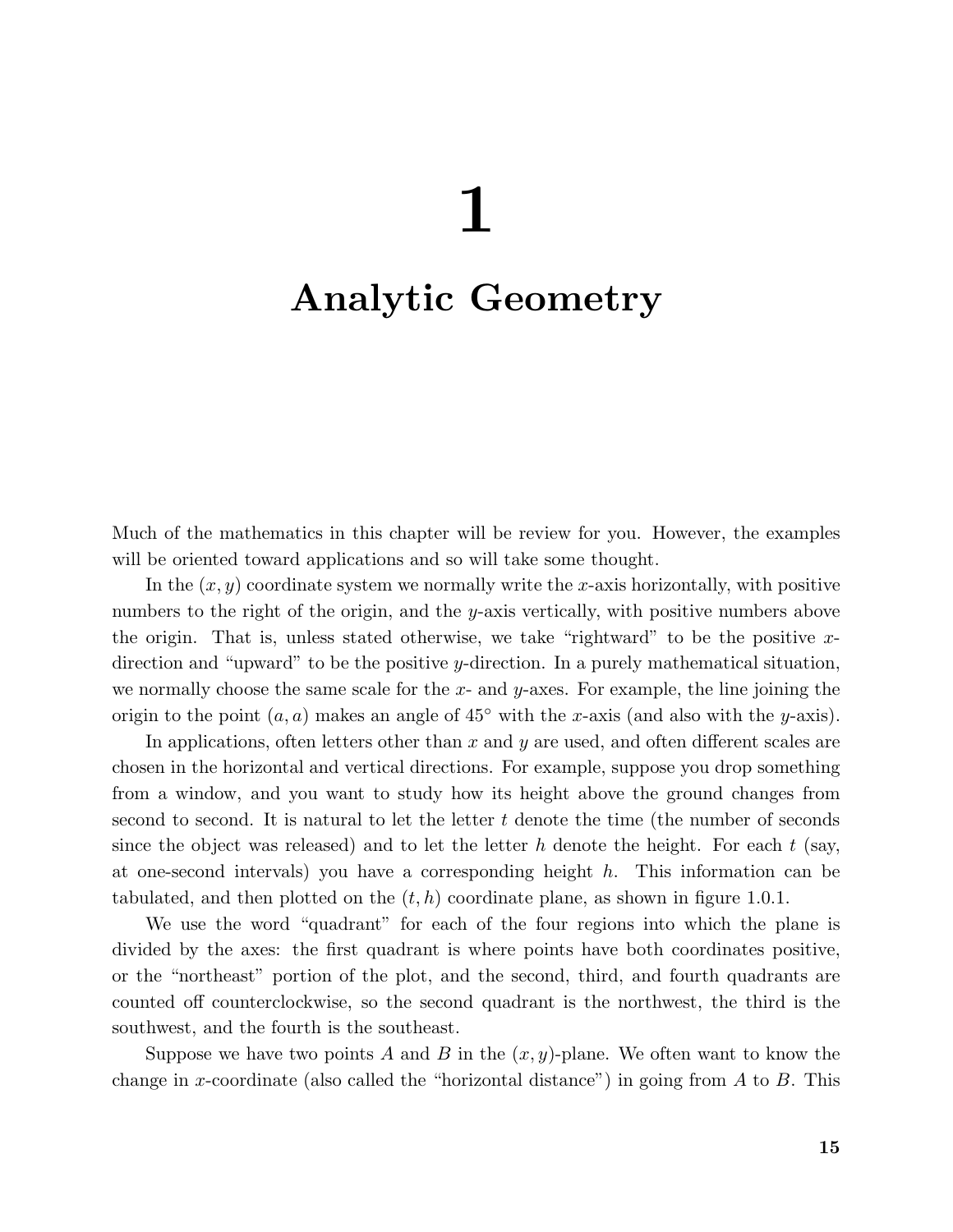

Figure 1.0.1 A data plot, height versus time.

is often written  $\Delta x$ , where the meaning of  $\Delta$  (a capital delta in the Greek alphabet) is "change in". (Thus,  $\Delta x$  can be read as "change in x" although it usually is read as "delta" x". The point is that  $\Delta x$  denotes a single number, and should not be interpreted as "delta" times x".) For example, if  $A = (2, 1)$  and  $B = (3, 3)$ ,  $\Delta x = 3 - 2 = 1$ . Similarly, the "change in y" is written  $\Delta y$ . In our example,  $\Delta y = 3 - 1 = 2$ , the difference between the y-coordinates of the two points. It is the vertical distance you have to move in going from A to B. The general formulas for the change in x and the change in y between a point  $(x_1, y_1)$  and a point  $(x_2, y_2)$  are:

$$
\Delta x = x_2 - x_1, \qquad \qquad \Delta y = y_2 - y_1.
$$

Note that either or both of these might be negative.

### 1.1 Lines

If we have two points  $A(x_1, y_1)$  and  $B(x_2, y_2)$ , then we can draw one and only one line through both points. By the *slope* of this line we mean the ratio of  $\Delta y$  to  $\Delta x$ . The slope is often denoted m:  $m = \Delta y/\Delta x = (y_2 - y_1)/(x_2 - x_1)$ . For example, the line joining the points  $(1, -2)$  and  $(3, 5)$  has slope  $(5 + 2)/(3 - 1) = 7/2$ .

EXAMPLE 1.1.1 According to the 1990 U.S. federal income tax schedules, a head of household paid 15% on taxable income up to \$26050. If taxable income was between \$26050 and \$134930, then, in addition, 28% was to be paid on the amount between \$26050 and \$67200, and 33% paid on the amount over \$67200 (if any). Interpret the tax bracket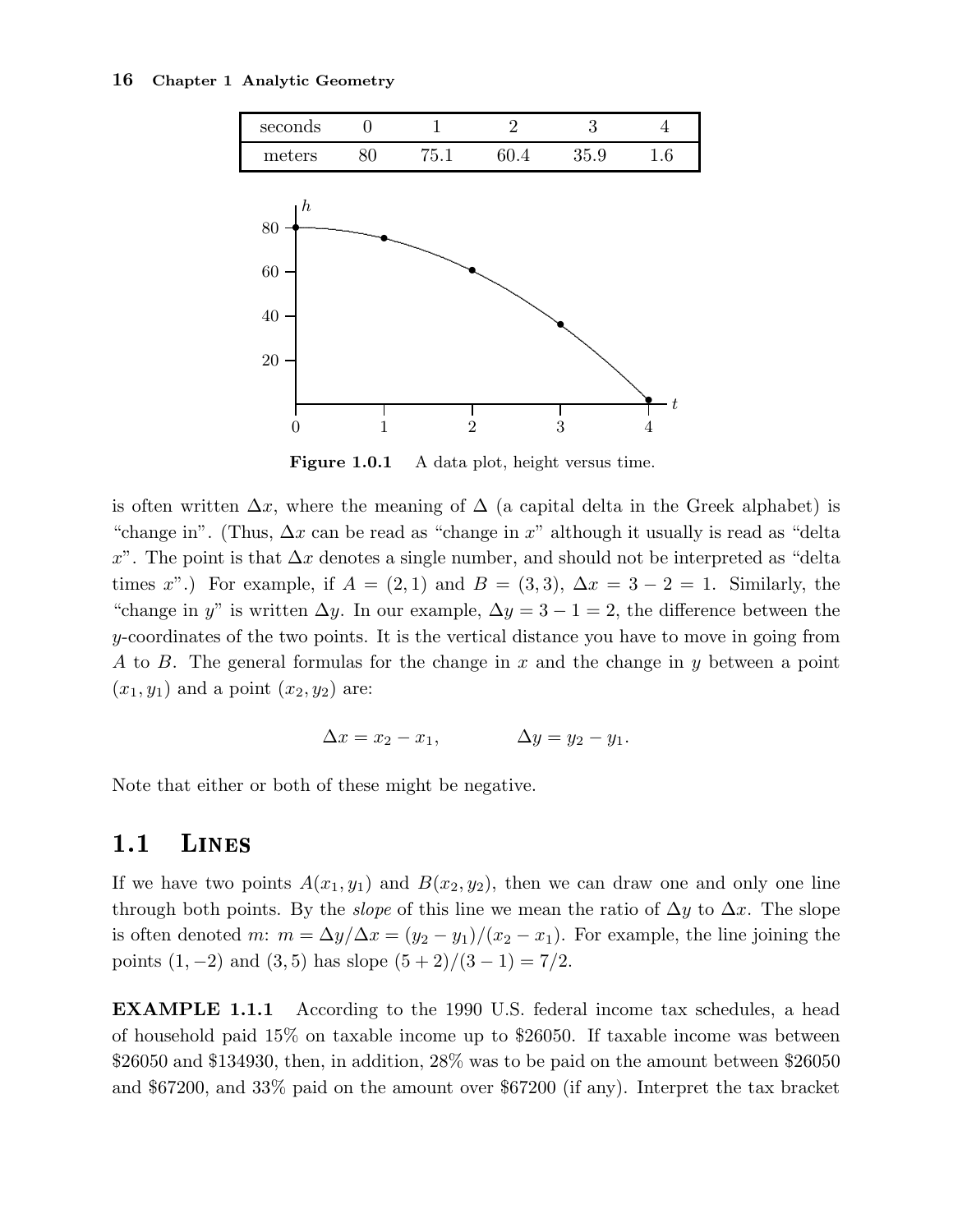information (15%, 28%, or 33%) using mathematical terminology, and graph the tax on the y-axis against the taxable income on the x-axis.

The percentages, when converted to decimal values 0.15, 0.28, and 0.33, are the *slopes* of the straight lines which form the graph of the tax for the corresponding tax brackets. The tax graph is what's called a *polygonal line*, i.e., it's made up of several straight line segments of different slopes. The first line starts at the point  $(0,0)$  and heads upward with slope 0.15 (i.e., it goes upward 15 for every increase of 100 in the x-direction), until it reaches the point above  $x = 26050$ . Then the graph "bends upward," i.e., the slope changes to 0.28. As the horizontal coordinate goes from  $x = 26050$  to  $x = 67200$ , the line goes upward 28 for each 100 in the x-direction. At  $x = 67200$  the line turns upward again and continues with slope 0.33. See figure 1.1.1.  $\Box$ 



Figure 1.1.1 Tax vs. income.

The most familiar form of the equation of a straight line is:  $y = mx + b$ . Here m is the slope of the line: if you increase x by 1, the equation tells you that you have to increase y by m. If you increase x by  $\Delta x$ , then y increases by  $\Delta y = m\Delta x$ . The number b is called the **y-intercept**, because it is where the line crosses the y-axis. If you know two points on a line, the formula  $m = (y_2 - y_1)/(x_2 - x_1)$  gives you the slope. Once you know a point and the slope, then the y-intercept can be found by substituting the coordinates of either point in the equation:  $y_1 = mx_1 + b$ , i.e.,  $b = y_1 - mx_1$ . Alternatively, one can use the "point-slope" form of the equation of a straight line: start with  $(y - y_1)/(x - x_1) = m$  and then multiply to get  $(y - y_1) = m(x - x_1)$ , the point-slope form. Of course, this may be further manipulated to get  $y = mx - mx_1 + y_1$ , which is essentially the " $mx + b$ " form.

It is possible to find the equation of a line between two points directly from the relation  $(y-y_1)/(x-x_1)=(y_2-y_1)/(x_2-x_1)$ , which says "the slope measured between the point  $(x_1, y_1)$  and the point  $(x_2, y_2)$  is the same as the slope measured between the point  $(x_1, y_1)$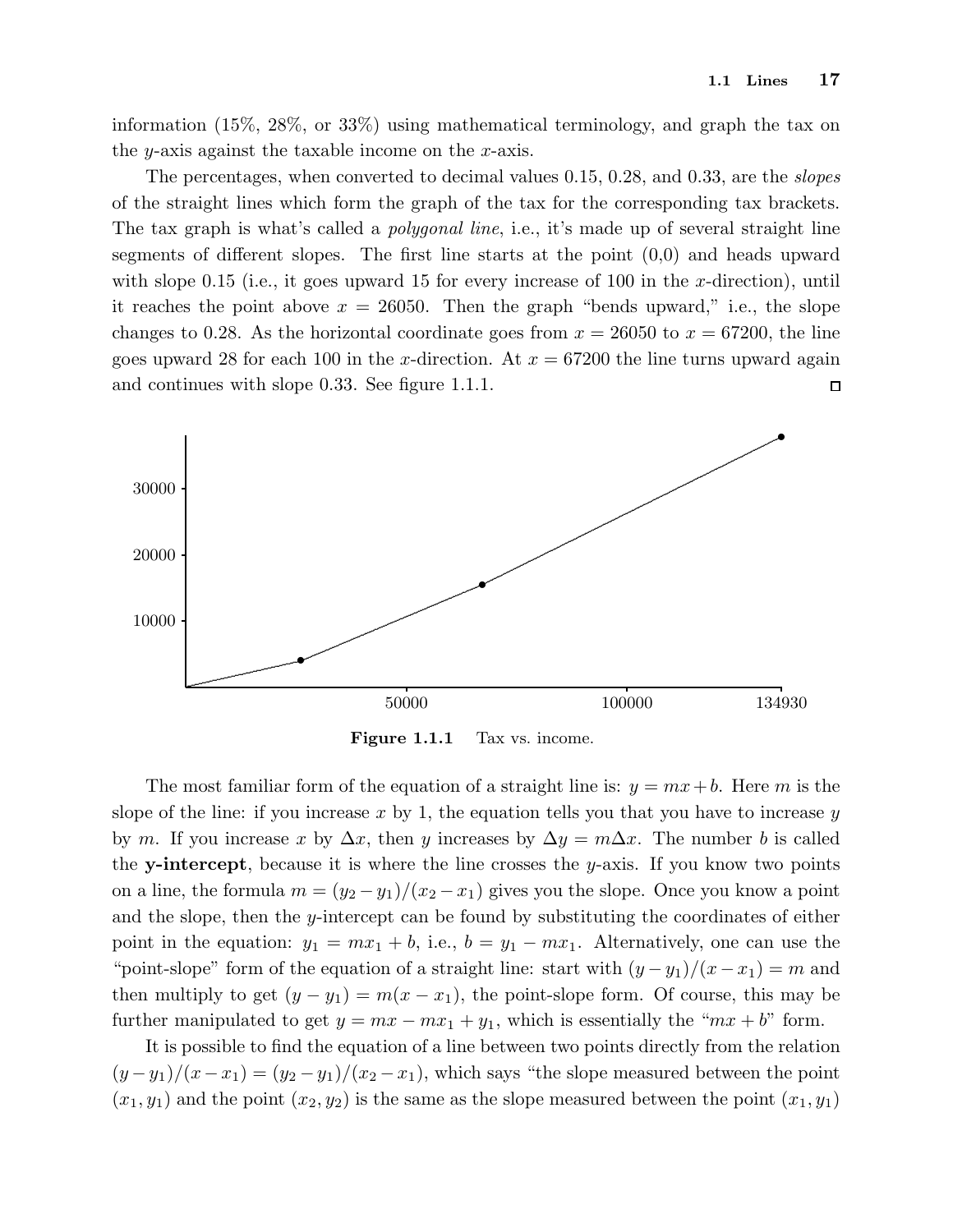#### 18 Chapter 1 Analytic Geometry

and any other point  $(x, y)$  on the line." For example, if we want to find the equation of the line joining our earlier points  $A(2,1)$  and  $B(3,3)$ , we can use this formula:

$$
\frac{y-1}{x-2} = \frac{3-1}{3-2} = 2,
$$
 so that  $y-1 = 2(x-2)$ , i.e.,  $y = 2x - 3$ .

Of course, this is really just the point-slope formula, except that we are not computing  $m$ in a separate step.

The slope m of a line in the form  $y = mx + b$  tells us the direction in which the line is pointing. If  $m$  is positive, the line goes into the 1st quadrant as you go from left to right. If m is large and positive, it has a steep incline, while if m is small and positive, then the line has a small angle of inclination. If m is negative, the line goes into the 4th quadrant as you go from left to right. If m is a large negative number (large in absolute value), then the line points steeply downward; while if  $m$  is negative but near zero, then it points only a little downward. These four possibilities are illustrated in figure 1.1.2.



Figure 1.1.2 Lines with slopes 3, 0.1,  $-4$ , and  $-0.1$ .

If  $m = 0$ , then the line is horizontal: its equation is simply  $y = b$ .

There is one type of line that cannot be written in the form  $y = mx + b$ , namely, vertical lines. A vertical line has an equation of the form  $x = a$ . Sometimes one says that a vertical line has an "infinite" slope.

Sometimes it is useful to find the x-intercept of a line  $y = mx + b$ . This is the x-value when  $y = 0$ . Setting  $mx + b$  equal to 0 and solving for x gives:  $x = -b/m$ . For example, the line  $y = 2x - 3$  through the points  $A(2, 1)$  and  $B(3, 3)$  has x-intercept 3/2.

EXAMPLE 1.1.2 Suppose that you are driving to Seattle at constant speed, and notice that after you have been traveling for 1 hour (i.e.,  $t = 1$ ), you pass a sign saying it is 110 miles to Seattle, and after driving another half-hour you pass a sign saying it is 85 miles to Seattle. Using the horizontal axis for the time  $t$  and the vertical axis for the distance  $y$ from Seattle, graph and find the equation  $y = mt + b$  for your distance from Seattle. Find the slope, y-intercept, and t-intercept, and describe the practical meaning of each.

The graph of  $y$  versus  $t$  is a straight line because you are traveling at constant speed. The line passes through the two points  $(1, 110)$  and  $(1.5, 85)$ , so its slope is  $m = (85 - 10)$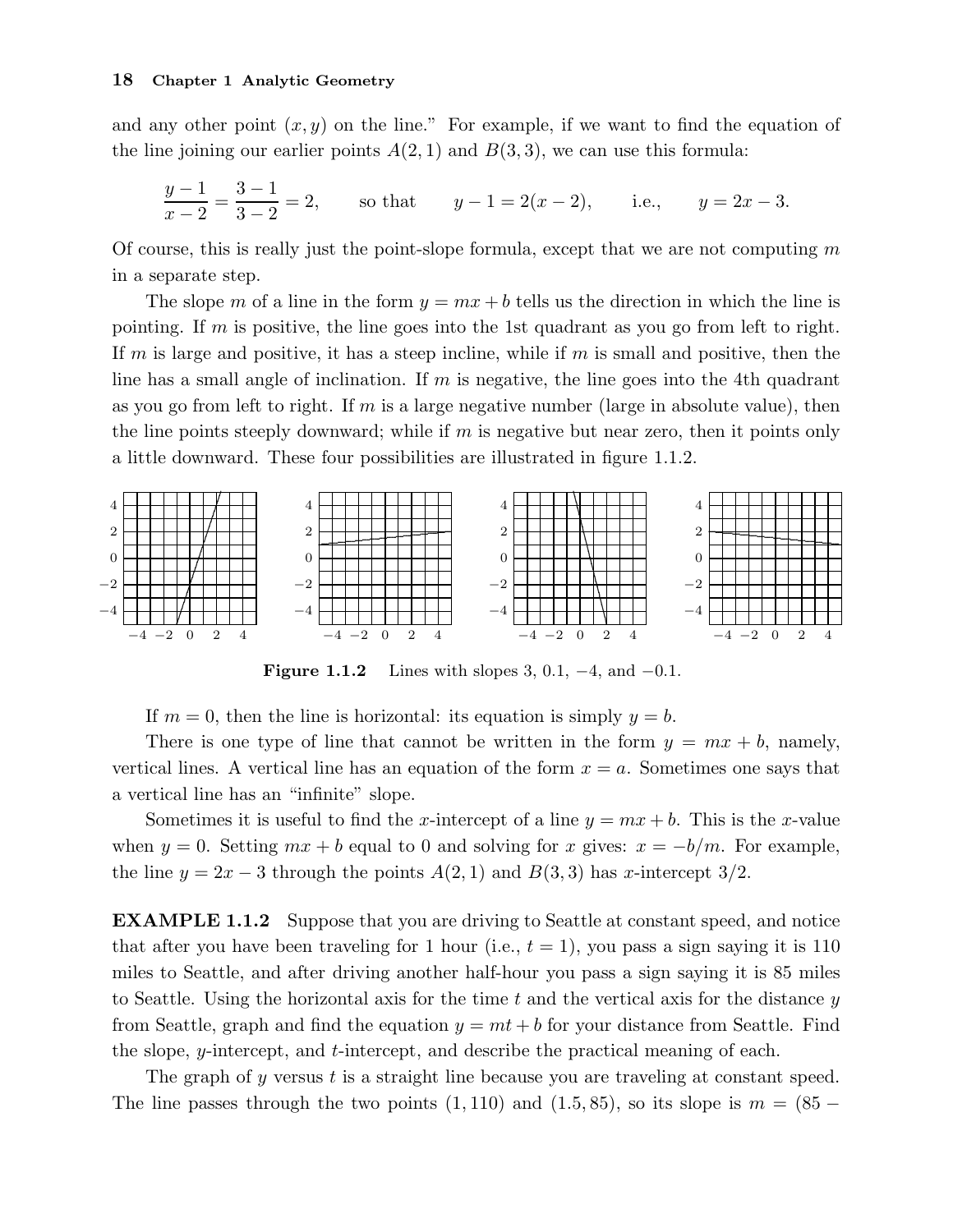$110)/(1.5-1) = -50$ . The meaning of the slope is that you are traveling at 50 mph; m is negative because you are traveling *toward* Seattle, i.e., your distance y is *decreasing*. The word "velocity" is often used for  $m = -50$ , when we want to indicate direction, while the word "speed" refers to the magnitude (absolute value) of velocity, which is 50 mph. To find the equation of the line, we use the point-slope formula:

$$
\frac{y - 110}{t - 1} = -50, \qquad \text{so that} \qquad y = -50(t - 1) + 110 = -50t + 160.
$$

The meaning of the y-intercept 160 is that when  $t = 0$  (when you started the trip) you were 160 miles from Seattle. To find the t-intercept, set  $0 = -50t+160$ , so that  $t = 160/50 = 3.2$ . The meaning of the *t*-intercept is the duration of your trip, from the start until you arrive in Seattle. After traveling 3 hours and 12 minutes, your distance  $y$  from Seattle will be 0.  $\Box$ 

#### Exercises 1.1.

- 1. Find the equation of the line through (1, 1) and (-5, -3) in the form  $y = mx + b$ .  $\Rightarrow$
- 2. Find the equation of the line through  $(-1, 2)$  with slope  $-2$  in the form  $y = mx + b$ .  $\Rightarrow$
- 3. Find the equation of the line through  $(-1, 1)$  and  $(5, -3)$  in the form  $y = mx + b$ .
- 4. Change the equation  $y 2x = 2$  to the form  $y = mx + b$ , graph the line, and find the y-intercept and x-intercept.  $\Rightarrow$
- 5. Change the equation  $x+y=6$  to the form  $y=mx+b$ , graph the line, and find the y-intercept and x-intercept.  $\Rightarrow$
- 6. Change the equation  $x = 2y 1$  to the form  $y = mx + b$ , graph the line, and find the y-intercept and x-intercept.  $\Rightarrow$
- 7. Change the equation  $3 = 2y$  to the form  $y = mx + b$ , graph the line, and find the y-intercept and x-intercept.  $\Rightarrow$
- 8. Change the equation  $2x + 3y + 6 = 0$  to the form  $y = mx + b$ , graph the line, and find the y-intercept and x-intercept.  $\Rightarrow$
- 9. Determine whether the lines  $3x + 6y = 7$  and  $2x + 4y = 5$  are parallel.  $\Rightarrow$
- 10. Suppose a triangle in the x, y–plane has vertices  $(-1,0)$ ,  $(1,0)$  and  $(0,2)$ . Find the equations of the three lines that lie along the sides of the triangle in  $y = mx + b$  form.  $\Rightarrow$
- 11. Suppose that you are driving to Seattle at constant speed. After you have been traveling for an hour you pass a sign saying it is 130 miles to Seattle, and after driving another 20 minutes you pass a sign saying it is 105 miles to Seattle. Using the horizontal axis for the time t and the vertical axis for the distance  $y$  from your starting point, graph and find the equation  $y = mt + b$  for your distance from your starting point. How long does the trip to Seattle take? ⇒
- 12. Let x stand for temperature in degrees Celsius (centigrade), and let y stand for temperature in degrees Fahrenheit. A temperature of 0<sup>°</sup>C corresponds to  $32^{\circ}$ F, and a temperature of  $100^{\circ}$ C corresponds to 212 $\degree$ F. Find the equation of the line that relates temperature Fahrenheit y to temperature Celsius x in the form  $y = mx + b$ . Graph the line, and find the point at which this line intersects  $y = x$ . What is the practical meaning of this point?  $\Rightarrow$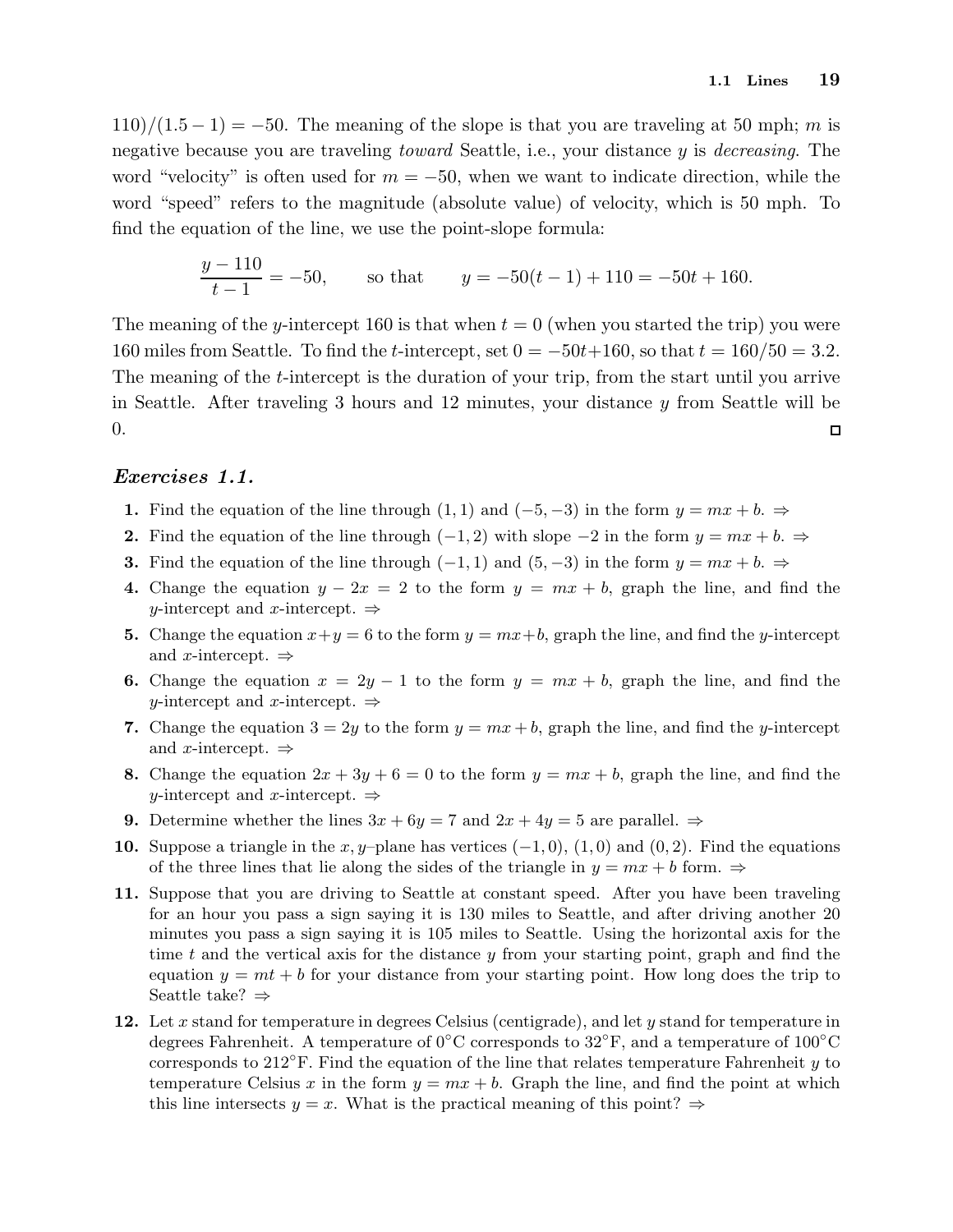#### 20 Chapter 1 Analytic Geometry

- 13. A car rental firm has the following charges for a certain type of car: \$25 per day with 100 free miles included, \$0.15 per mile for more than 100 miles. Suppose you want to rent a car for one day, and you know you'll use it for more than 100 miles. What is the equation relating the cost y to the number of miles x that you drive the car?  $\Rightarrow$
- 14. A photocopy store advertises the following prices:  $5¢$  per copy for the first 20 copies,  $4¢$  per copy for the 21st through 100th copy, and  $3\phi$  per copy after the 100th copy. Let x be the number of copies, and let  $y$  be the total cost of photocopying. (a) Graph the cost as  $x$  goes from 0 to 200 copies. (b) Find the equation in the form  $y = mx + b$  that tells you the cost of making x copies when x is more than 100.  $\Rightarrow$
- 15. In the Kingdom of Xyg the tax system works as follows. Someone who earns less than 100 gold coins per month pays no tax. Someone who earns between 100 and 1000 gold coins pays tax equal to 10% of the amount over 100 gold coins that he or she earns. Someone who earns over 1000 gold coins must hand over to the King all of the money earned over 1000 in addition to the tax on the first 1000. (a) Draw a graph of the tax paid  $y$  versus the money earned x, and give formulas for y in terms of x in each of the regions  $0 \leq x \leq 100$ ,  $100 \le x \le 1000$ , and  $x \ge 1000$ . (b) Suppose that the King of Xyg decides to use the second of these line segments (for  $100 \le x \le 1000$ ) for  $x \le 100$  as well. Explain in practical terms what the King is doing, and what the meaning is of the y-intercept.  $\Rightarrow$
- 16. The tax for a single taxpayer is described in the figure 1.1.3. Use this information to graph tax versus taxable income (i.e.,  $x$  is the amount on Form 1040, line 37, and  $y$  is the amount on Form 1040, line 38). Find the slope and y-intercept of each line that makes up the polygonal graph, up to  $x = 97620$ .  $\Rightarrow$

| <b>Schedule X</b> —Use if your filing status is     |                  |                                              |                           | <b>Schedule Z</b> —Use if your filing status is   |                  |                                              |                           |
|-----------------------------------------------------|------------------|----------------------------------------------|---------------------------|---------------------------------------------------|------------------|----------------------------------------------|---------------------------|
| Single                                              |                  |                                              |                           | Head of household                                 |                  |                                              |                           |
| If the amount<br>on Form $1040$<br>line 37 is over: | But not<br>over: | Enter on<br>Form 1040<br>line 38             | of the<br>amount<br>over: | If the amount<br>on Form 1040<br>line 37 is over: | But not<br>over: | Enter on<br>Form $1040$<br>line 38           | of the<br>amount<br>over: |
| \$0                                                 | \$19,450         | 15%                                          | \$0                       | \$0                                               | \$26,050         | 15%                                          | \$0                       |
| 19,450                                              | 47,050           | $$2,917.50 + 28\%$                           | 19,450                    | 26,050                                            | 67,200           | $$3,907.50 + 28\%$                           | 26,050                    |
| 47,050                                              | 97,620           | $$10,645.50 + 33\%$                          | 47,050                    | 67,200                                            | 134,930          | $$15,429.50 + 33\%$                          | 67,200                    |
| 97.620                                              | .                | Use Worksheet<br>below to figure<br>your tax |                           | 134.930                                           | .                | Use Worksheet<br>below to figure<br>your tax |                           |

## 1990 Tax Rate Schedules

Figure 1.1.3 Tax Schedule.

- 17. Market research tells you that if you set the price of an item at \$1.50, you will be able to sell 5000 items; and for every 10 cents you lower the price below \$1.50 you will be able to sell another 1000 items. Let x be the number of items you can sell, and let P be the price of an item. (a) Express P linearly in terms of x, in other words, express P in the form  $P = mx + b$ . (b) Express x linearly in terms of  $P \Rightarrow$
- 18. An instructor gives a 100-point final exam, and decides that a score 90 or above will be a grade of 4.0, a score of 40 or below will be a grade of 0.0, and between 40 and 90 the grading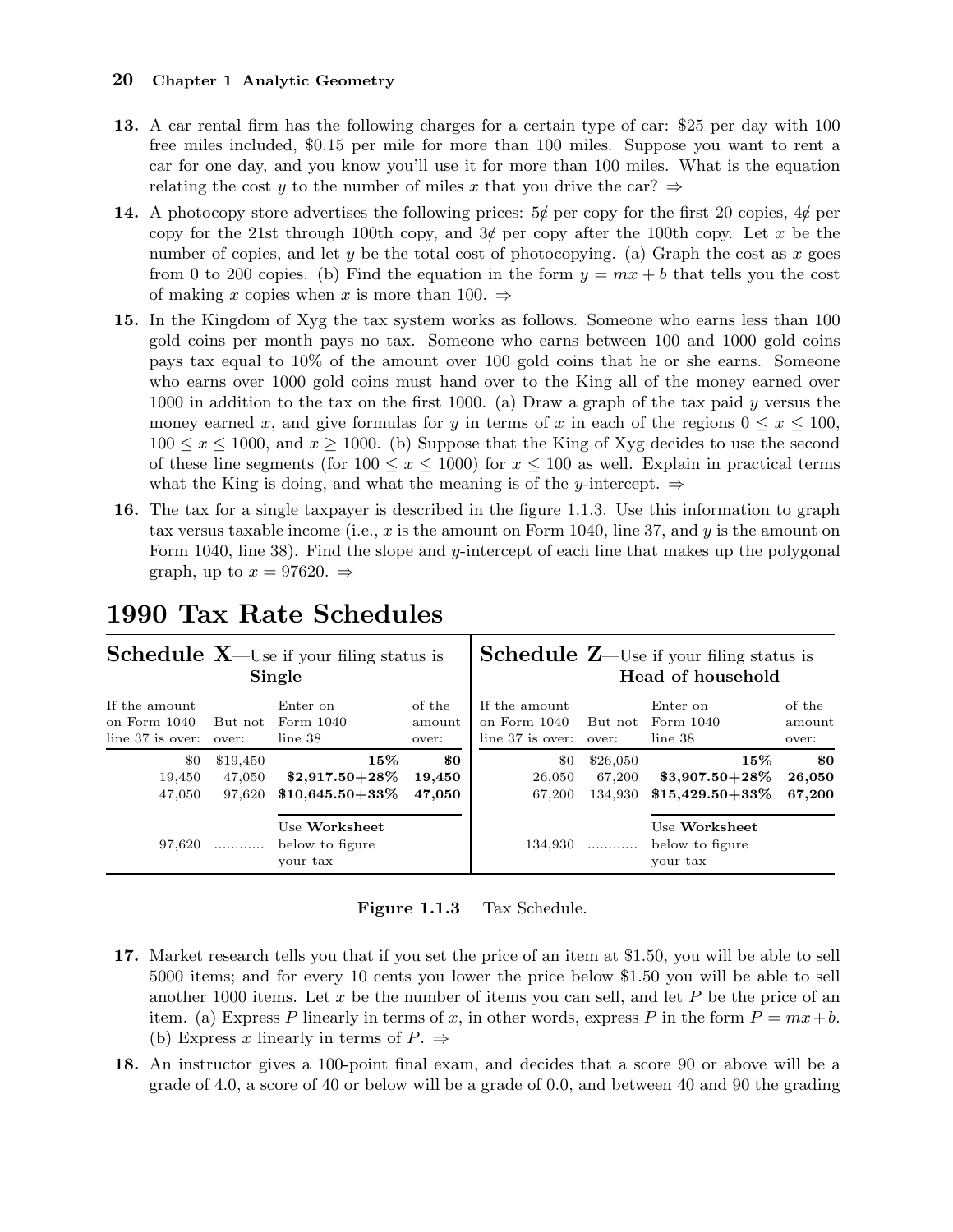will be linear. Let x be the exam score, and let y be the corresponding grade. Find a formula of the form  $y = mx + b$  which applies to scores x between 40 and 90.  $\Rightarrow$ 

### 1.2 DISTANCE BETWEEN TWO POINTS; CIRCLES

Given two points  $(x_1, y_1)$  and  $(x_2, y_2)$ , recall that their horizontal distance from one another is  $\Delta x = x_2 - x_1$  and their vertical distance from one another is  $\Delta y = y_2 - y_1$ . (Actually, the word "distance" normally denotes "positive distance".  $\Delta x$  and  $\Delta y$  are *signed* distances, but this is clear from context.) The actual (positive) distance from one point to the other is the length of the hypotenuse of a right triangle with legs  $|\Delta x|$  and  $|\Delta y|$ , as shown in figure 1.2.1. The Pythagorean theorem then says that the distance between the two points is the square root of the sum of the squares of the horizontal and vertical sides:

distance = 
$$
\sqrt{(\Delta x)^2 + (\Delta y)^2}
$$
 =  $\sqrt{(x_2 - x_1)^2 + (y_2 - y_1)^2}$ .

For example, the distance between points  $A(2, 1)$  and  $B(3, 3)$  is  $\sqrt{(3-2)^2 + (3-1)^2} = \sqrt{5}$ .



**Figure 1.2.1** Distance between two points,  $\Delta x$  and  $\Delta y$  positive.

As a special case of the distance formula, suppose we want to know the distance of a point  $(x, y)$  to the origin. According to the distance formula, this is  $\sqrt{(x-0)^2 + (y-0)^2} =$  $\sqrt{x^2+y^2}$ .

A point  $(x, y)$  is at a distance r from the origin if and only if  $\sqrt{x^2 + y^2} = r$ , or, if we square both sides:  $x^2 + y^2 = r^2$ . This is the equation of the circle of radius r centered at the origin. The special case  $r = 1$  is called the unit circle; its equation is  $x^2 + y^2 = 1$ .

Similarly, if  $C(h, k)$  is any fixed point, then a point  $(x, y)$  is at a distance r from the point C if and only if  $\sqrt{(x-h)^2 + (y-k)^2} = r$ , i.e., if and only if

$$
(x-h)^2 + (y-k)^2 = r^2.
$$

This is the equation of the circle of radius r centered at the point  $(h, k)$ . For example, the circle of radius 5 centered at the point  $(0, -6)$  has equation  $(x - 0)^2 + (y - 6)^2 = 25$ , or  $x^2 + (y+6)^2 = 25$ . If we expand this we get  $x^2 + y^2 + 12y + 36 = 25$  or  $x^2 + y^2 + 12y + 11 = 0$ , but the original form is usually more useful.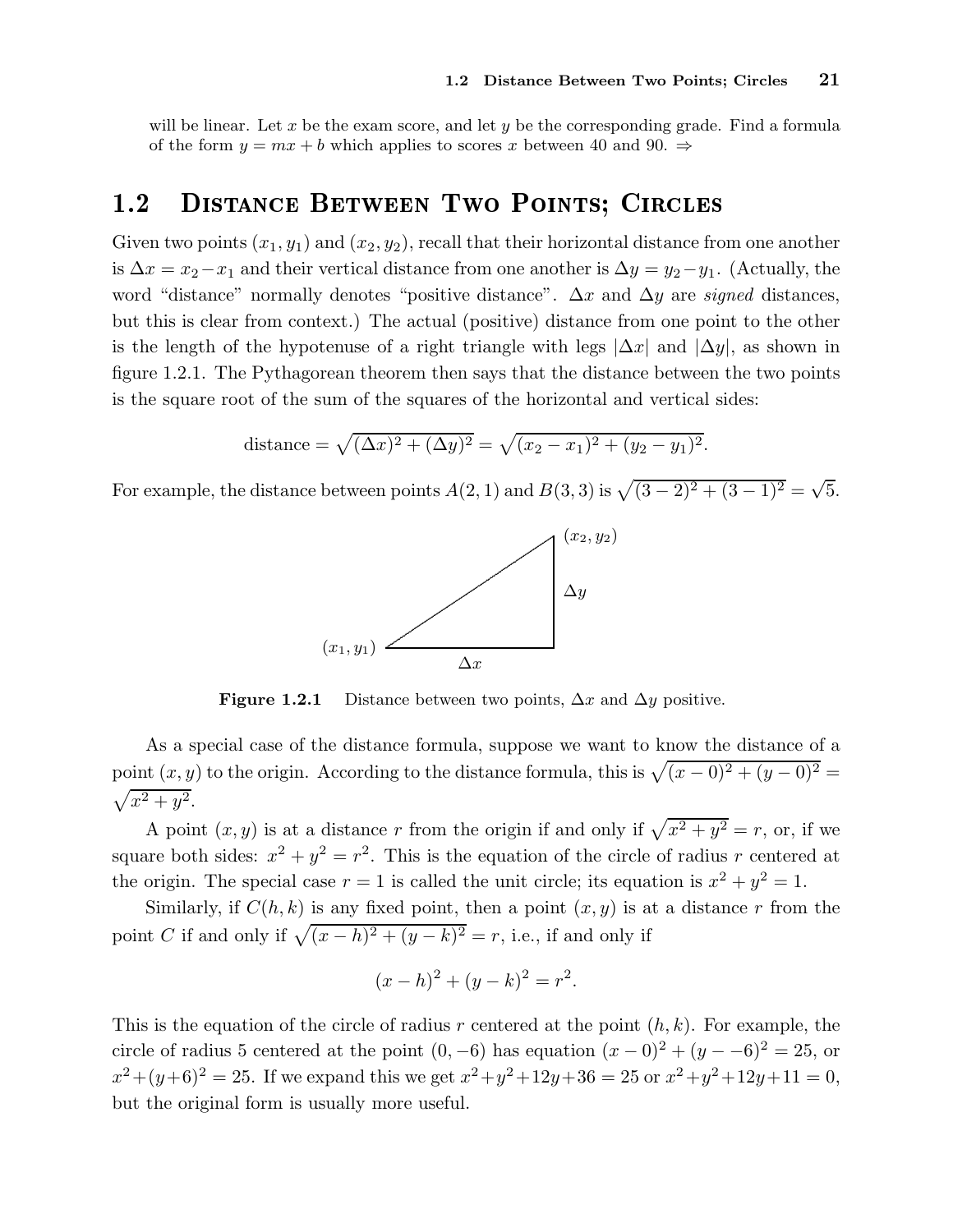**EXAMPLE 1.2.1** Graph the circle  $x^2 - 2x + y^2 + 4y - 11 = 0$ . With a little thought we convert this to  $(x - 1)^2 + (y + 2)^2 - 16 = 0$  or  $(x - 1)^2 + (y + 2)^2 = 16$ . Now we see that this is the circle with radius 4 and center  $(1, -2)$ , which is easy to graph.  $\Box$ 

#### Exercises 1.2.

- 1. Find the equation of the circle of radius 3 centered at:
	- **a**)  $(0, 0)$  **d**)  $(0, 3)$ **b)**  $(5, 6)$  e)  $(0, -3)$ c)  $(-5,-6)$  f)  $(3,0)$ 
		- ⇒
- 2. For each pair of points  $A(x_1, y_1)$  and  $B(x_2, y_2)$  find (i)  $\Delta x$  and  $\Delta y$  in going from A to B, (ii) the slope of the line joining  $A$  and  $B$ , (iii) the equation of the line joining  $A$  and  $B$  in the form  $y = mx + b$ , (iv) the distance from A to B, and (v) an equation of the circle with center at  $A$  that goes through  $B$ .
	- a)  $A(2,0), B(4,3)$  d)  $A(-2,3), B(4,3)$ **b**)  $A(1, -1), B(0, 2)$  **e**)  $A(-3, -2), B(0, 0)$ c)  $A(0,0), B(-2,-2)$  f)  $A(0.01,-0.01), B(-0.01,0.05)$

$$
\Rightarrow
$$

- **3.** Graph the circle  $x^2 + y^2 + 10y = 0$ .
- 4. Graph the circle  $x^2 10x + y^2 = 24$ .
- **5.** Graph the circle  $x^2 6x + y^2 8y = 0$ .
- 6. Find the standard equation of the circle passing through  $(-2, 1)$  and tangent to the line  $3x - 2y = 6$  at the point (4, 3). Sketch. (Hint: The line through the center of the circle and the point of tangency is perpendicular to the tangent line.)  $\Rightarrow$

### 1.3 FUNCTIONS

A function  $y = f(x)$  is a rule for determining y when we're given a value of x. For example, the rule  $y = f(x) = 2x + 1$  is a function. Any line  $y = mx + b$  is called a linear function. The graph of a function looks like a curve above (or below) the x-axis, where for any value of x the rule  $y = f(x)$  tells us how far to go above (or below) the x-axis to reach the curve.

Functions can be defined in various ways: by an algebraic formula or several algebraic formulas, by a graph, or by an experimentally determined table of values. (In the latter case, the table gives a bunch of points in the plane, which we might then interpolate with a smooth curve, if that makes sense.)

Given a value of x, a function must give at most one value of y. Thus, vertical lines are not functions. For example, the line  $x = 1$  has infinitely many values of y if  $x = 1$ . It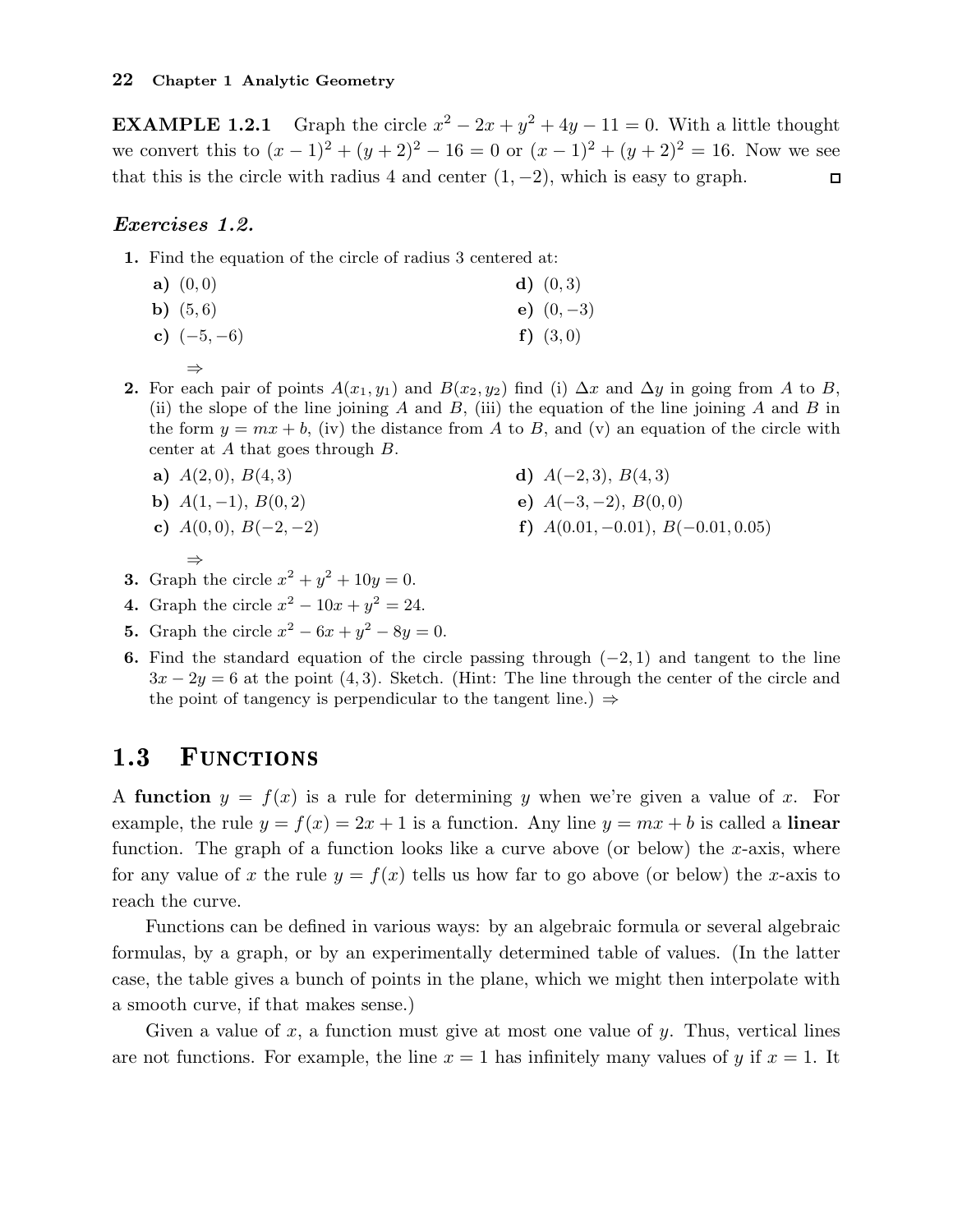is also true that if x is any number not 1 there is no y which corresponds to x, but that is not a problem—only multiple y values is a problem.

In addition to lines, another familiar example of a function is the parabola  $y = f(x) =$  $x^2$ . We can draw the graph of this function by taking various values of x (say, at regular intervals) and plotting the points  $(x, f(x)) = (x, x^2)$ . Then connect the points with a smooth curve. (See figure 1.3.1.)

The two examples  $y = f(x) = 2x + 1$  and  $y = f(x) = x^2$  are both functions which can be evaluated at *any* value of  $x$  from negative infinity to positive infinity. For many functions, however, it only makes sense to take  $x$  in some interval or outside of some "forbidden" region. The set of x-values at which we're allowed to evaluate the function is called the domain of the function.



Figure 1.3.1 Some graphs.

For example, the square-root function  $y = f(x) = \sqrt{x}$  is the rule which says, given an x-value, take the nonnegative number whose square is  $x$ . This rule only makes sense if  $x$ is positive or zero. We say that the domain of this function is  $x \geq 0$ , or more formally  ${x \in \mathbb{R} \mid x \ge 0}$ . Alternately, we can use interval notation, and write that the domain is  $[0, \infty)$ . (In interval notation, square brackets mean that the endpoint is included, and a parenthesis means that the endpoint is not included.) The fact that the domain of  $y = \sqrt{x}$ is  $[0, \infty)$  means that in the graph of this function (see figure 1.3.1) we have points  $(x, y)$ only above x-values on the right side of the  $x$ -axis.

Another example of a function whose domain is not the entire x-axis is:  $y = f(x) =$  $1/x$ , the reciprocal function. We cannot substitute  $x = 0$  in this formula. The function makes sense, however, for any nonzero x, so we take the domain to be:  $\{x \in \mathbb{R} \mid x \neq 0\}$ . The graph of this function does not have any point  $(x, y)$  with  $x = 0$ . As x gets close to 0 from either side, the graph goes off toward infinity. We call the vertical line  $x = 0$  and asymptote.

To summarize, two reasons why certain x-values are excluded from the domain of a function are that (i) we cannot divide by zero, and (ii) we cannot take the square root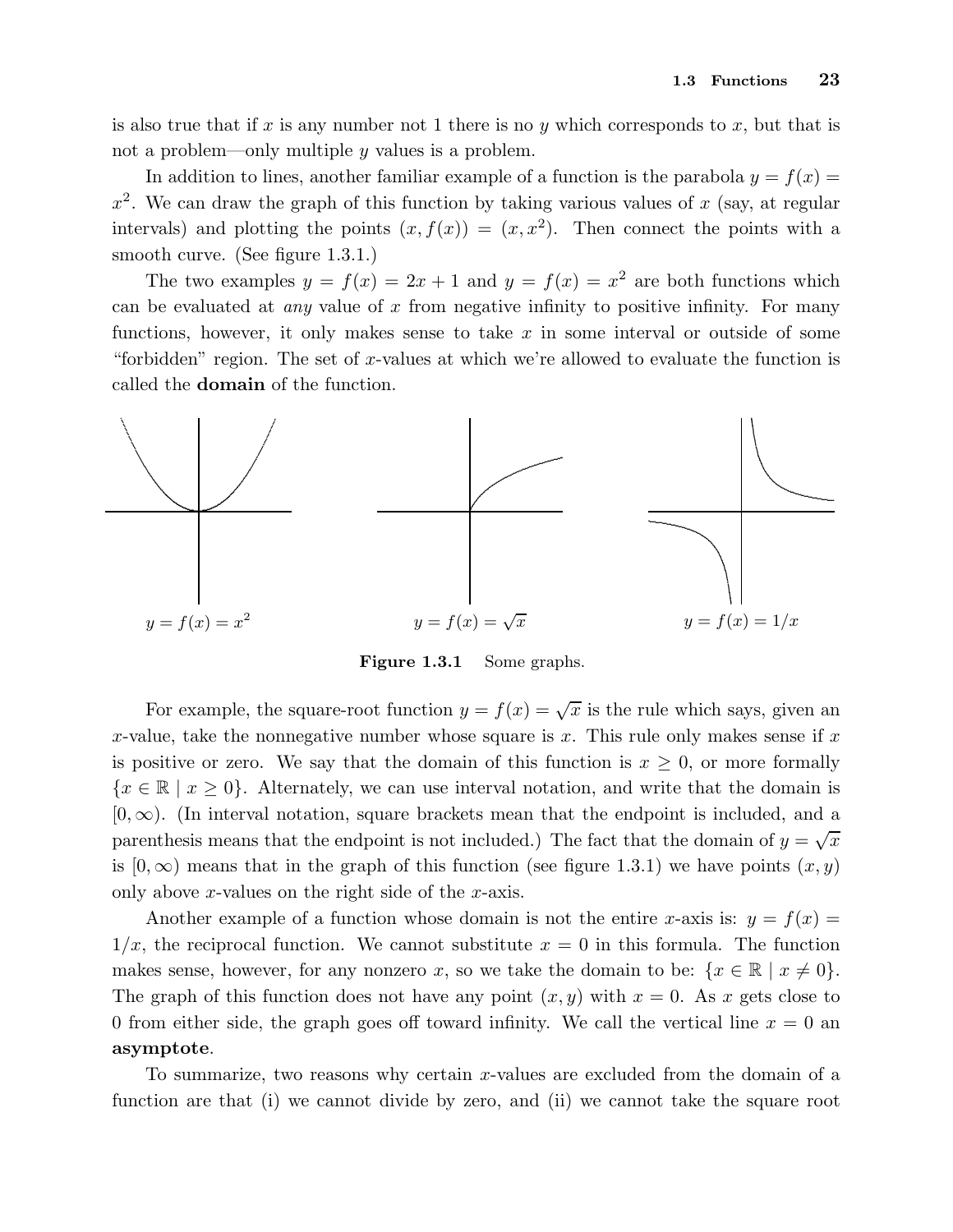of a negative number. We will encounter some other ways in which functions might be undefined later.

Another reason why the domain of a function might be restricted is that in a given situation the x-values outside of some range might have no practical meaning. For example, if y is the area of a square of side x, then we can write  $y = f(x) = x^2$ . In a purely mathematical context the domain of the function  $y = x^2$  is all of R. But in the storyproblem context of finding areas of squares, we restrict the domain to positive values of  $x$ , because a square with negative or zero side makes no sense.

In a problem in pure mathematics, we usually take the domain to be all values of  $x$ at which the formulas can be evaluated. But in a story problem there might be further restrictions on the domain because only certain values of x are of interest or make practical sense.

In a story problem, often letters different from  $x$  and  $y$  are used. For example, the volume V of a sphere is a function of the radius r, given by the formula  $V = f(r) = \frac{4}{3}\pi r^3$ . Also, letters different from f may be used. For example, if  $y$  is the velocity of something at time t, we may write  $y = v(t)$  with the letter v (instead of f) standing for the velocity function (and  $t$  playing the role of  $x$ ).

The letter playing the role of  $x$  is called the **independent variable**, and the letter playing the role of y is called the **dependent variable** (because its value "depends on" the value of the independent variable). In story problems, when one has to translate from English into mathematics, a crucial step is to determine what letters stand for variables. If only words and no letters are given, then we have to decide which letters to use. Some letters are traditional. For example, almost always, t stands for time.

**EXAMPLE 1.3.1** An open-top box is made from an  $a \times b$  rectangular piece of cardboard by cutting out a square of side x from each of the four corners, and then folding the sides up and sealing them with duct tape. Find a formula for the volume  $V$  of the box as a function of  $x$ , and find the domain of this function.

The box we get will have height x and rectangular base of dimensions  $a-2x$  by  $b-2x$ . Thus,

$$
V = f(x) = x(a - 2x)(b - 2x).
$$

Here a and b are constants, and V is the variable that depends on x, i.e., V is playing the role of y.

This formula makes mathematical sense for any  $x$ , but in the story problem the domain is much less. In the first place,  $x$  must be positive. In the second place, it must be less than half the length of either of the sides of the cardboard. Thus, the domain is

$$
\{x \in \mathbb{R} \mid 0 < x < \frac{1}{2}(\text{minimum of } a \text{ and } b)\}.
$$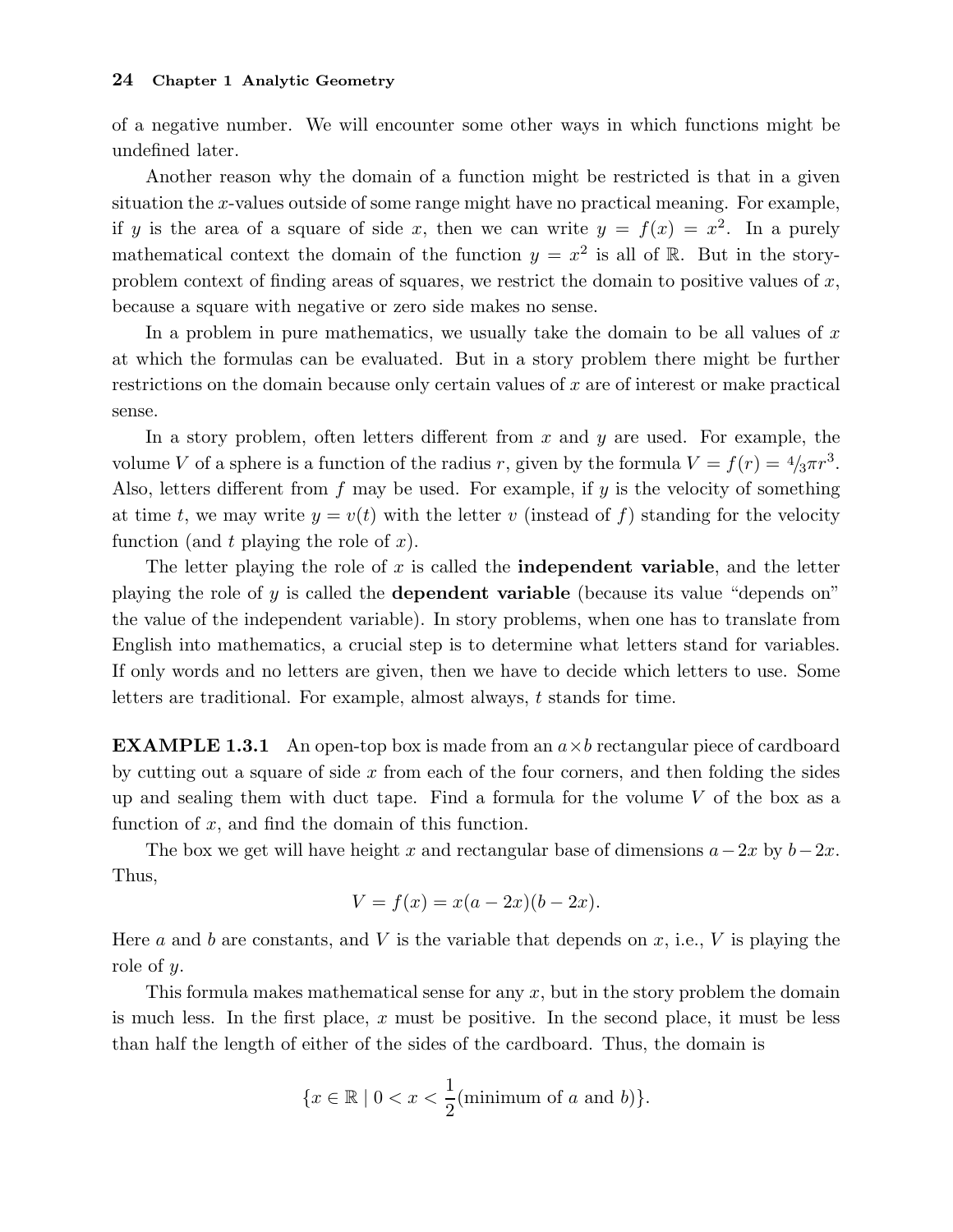In interval notation we write: the domain is the interval  $(0, \min(a, b)/2)$ . (You might think about whether we could allow 0 or  $\min(a, b)/2$  to be in the domain. They make a certain physical sense, though we normally would not call the result a box. If we were to allow these values, what would the corresponding volumes be? Does that make sense?)  $\Box$ 

**EXAMPLE 1.3.2** Circle of radius r centered at the origin The equation for this circle is usually given in the form  $x^2 + y^2 = r^2$ . To write the equation in the form  $y = f(x)$  we solve for y, obtaining  $y = \pm \sqrt{r^2 - x^2}$ . But this is not a function, because when we substitute a value in  $(-r, r)$  for x there are two corresponding values of y. To get a function, we must choose one of the two signs in front of the square root. If we choose the positive sign, for example, we get the upper semicircle  $y = f(x) = \sqrt{r^2 - x^2}$  (see figure 1.3.2). The domain of this function is the interval  $[-r, r]$ , i.e., x must be between  $-r$ and r (including the endpoints). If x is outside of that interval, then  $r^2 - x^2$  is negative, and we cannot take the square root. In terms of the graph, this just means that there are no points on the curve whose x-coordinate is greater than r or less than  $-r$ .  $\Box$ 



**Figure 1.3.2** Upper semicircle  $y = \sqrt{r^2 - x^2}$ 

### EXAMPLE 1.3.3 Find the domain of

$$
y = f(x) = \frac{1}{\sqrt{4x - x^2}}.
$$

To answer this question, we must rule out the x-values that make  $4x - x^2$  negative (because we cannot take the square root of a negative number) and also the  $x$ -values that make  $4x - x^2$  zero (because if  $4x - x^2 = 0$ , then when we take the square root we get 0, and we cannot divide by 0). In other words, the domain consists of all x for which  $4x - x^2$  is strictly positive. We give two different methods to find out when  $4x - x^2 > 0$ .

**First method.** Factor  $4x - x^2$  as  $x(4 - x)$ . The product of two numbers is positive when either both are positive or both are negative, i.e., if either  $x > 0$  and  $4 - x > 0$ ,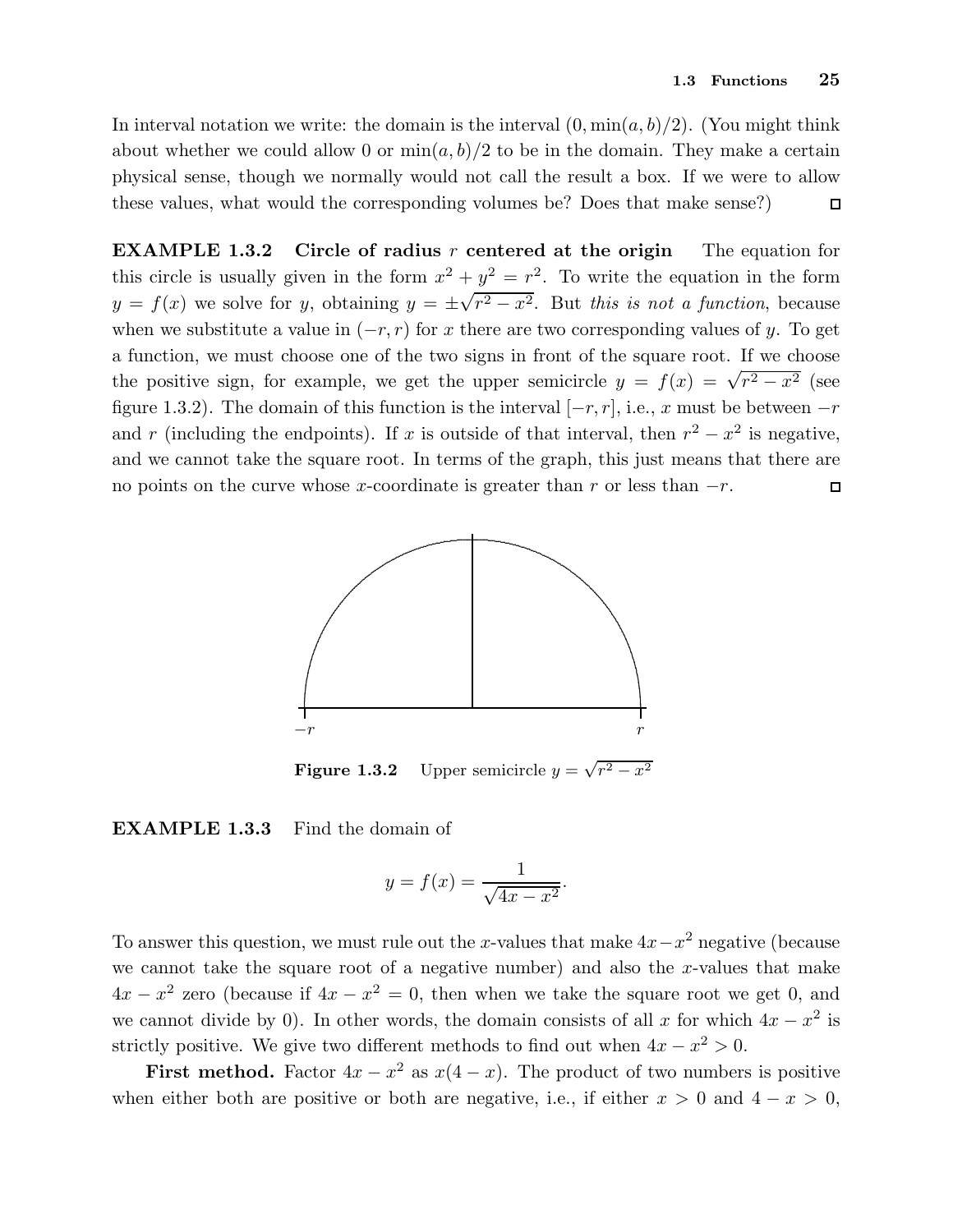or else  $x < 0$  and  $4 - x < 0$ . The latter alternative is impossible, since if x is negative, then  $4 - x$  is greater than 4, and so cannot be negative. As for the first alternative, the condition  $4-x>0$  can be rewritten (adding x to both sides) as  $4>x$ , so we need:  $x>0$ and  $4 > x$  (this is sometimes combined in the form  $4 > x > 0$ , or, equivalently,  $0 < x < 4$ ). In interval notation, this says that the domain is the interval  $(0, 4)$ .

**Second method.** Write  $4x - x^2$  as  $-(x^2 - 4x)$ , and then complete the square, obtaining  $-\left((x-2)^2-4\right)=4-(x-2)^2$ . For this to be positive we need  $(x-2)^2<4$ , which means that  $x-2$  must be less than 2 and greater than  $-2: -2 < x-2 < 2$ . Adding 2 to everything gives  $0 < x < 4$ . Both of these methods are equally correct; you may use either in a problem of this type.  $\Box$ 

A function does not always have to be given by a single formula, as we have already seen (in the income tax problem, for example). Suppose that  $y = v(t)$  is the velocity function for a car which starts out from rest (zero velocity) at time  $t = 0$ ; then increases its speed steadily to 20 m/sec, taking 10 seconds to do this; then travels at constant speed 20 m/sec for 15 seconds; and finally applies the brakes to decrease speed steadily to 0, taking 5 seconds to do this. The formula for  $y = v(t)$  is different in each of the three time intervals: first  $y = 2x$ , then  $y = 20$ , then  $y = -4x + 120$ . The graph of this function is shown in figure 1.3.3.



Figure 1.3.3 A velocity function.

Not all functions are given by formulas at all. A function can be given by an experimentally determined table of values, or by a description other than a formula. For example, the population y of the U.S. is a function of the time t: we can write  $y = f(t)$ . This is a perfectly good function—we could graph it (up to the present) if we had data for various  $t$ —but we can't find an algebraic formula for it.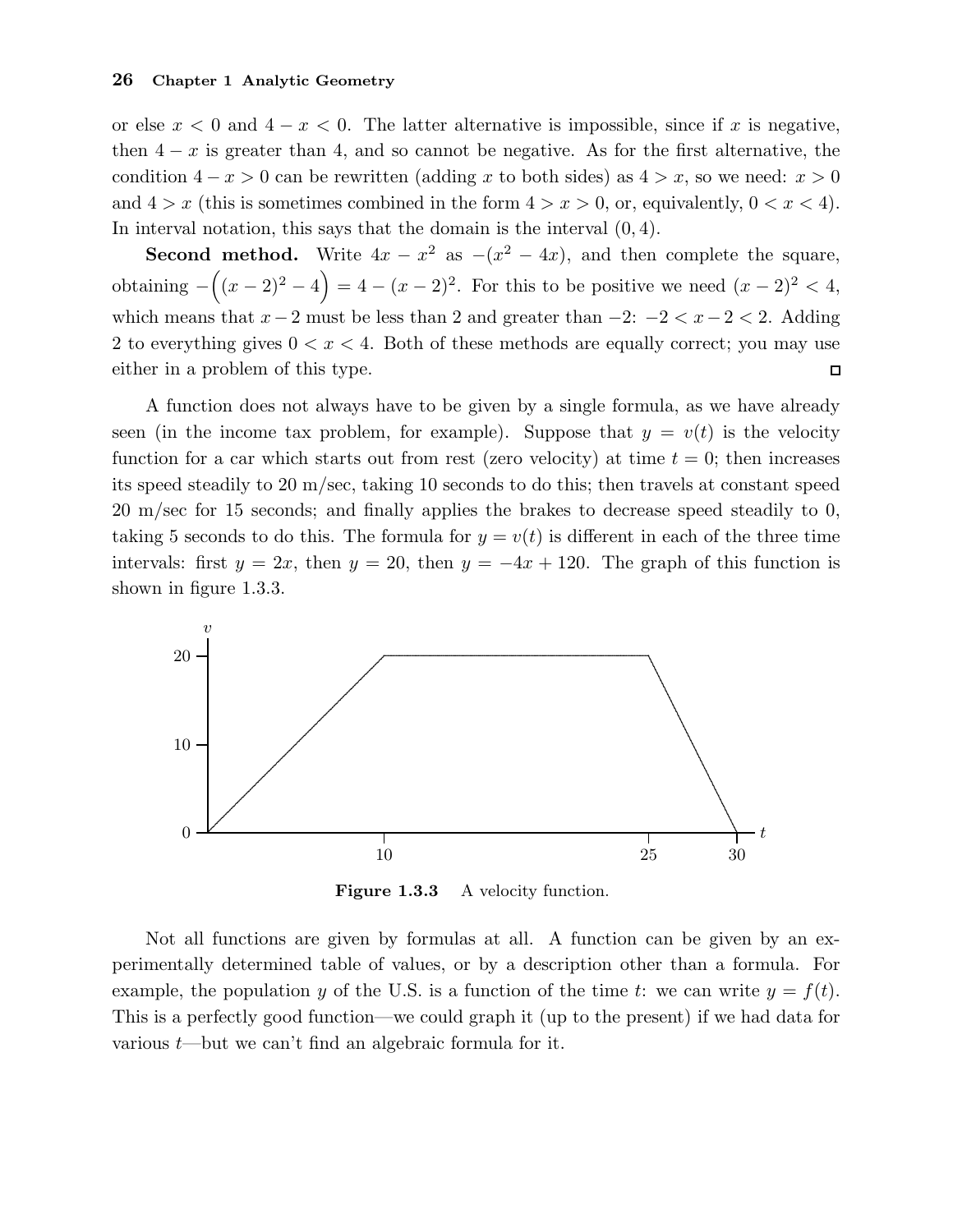#### Exercises 1.3.

Find the domain of each of the following functions:

1. 
$$
y = f(x) = \sqrt{2x - 3} \Rightarrow
$$
  
\n2.  $y = f(x) = 1/(x + 1) \Rightarrow$   
\n3.  $y = f(x) = 1/(x^2 - 1) \Rightarrow$   
\n4.  $y = f(x) = \sqrt{-1/x} \Rightarrow$   
\n5.  $y = f(x) = \sqrt[3]{x} \Rightarrow$   
\n6.  $y = f(x) = \sqrt[4]{x} \Rightarrow$   
\n7.  $y = f(x) = \sqrt{r^2 - (x - h)^2}$ , where *r* is a positive constant.  $\Rightarrow$   
\n8.  $y = f(x) = \sqrt{1 - (1/x)} \Rightarrow$   
\n9.  $y = f(x) = 1/\sqrt{1 - (3x)^2} \Rightarrow$   
\n10.  $y = f(x) = \sqrt{x} + 1/(x - 1) \Rightarrow$   
\n11.  $y = f(x) = 1/(\sqrt{x} - 1) \Rightarrow$   
\n12. Find the domain of  $h(x) = \begin{cases} (x^2 - 9)/(x - 3) & x \neq 3 \\ 6 & \text{if } x = 3. \end{cases} \Rightarrow$ 

- 13. Suppose  $f(x) = 3x 9$  and  $g(x) = \sqrt{x}$ . What is the domain of the composition  $(g \circ f)(x)$ ? (Recall that **composition** is defined as  $(g \circ f)(x) = g(f(x))$ .) What is the domain of  $(f \circ g)(x)? \Rightarrow$
- 14. A farmer wants to build a fence along a river. He has 500 feet of fencing and wants to enclose a rectangular pen on three sides (with the river providing the fourth side). If  $x$  is the length of the side perpendicular to the river, determine the area of the pen as a function of  $x$ . What is the domain of this function? ⇒
- 15. A can in the shape of a cylinder is to be made with a total of 100 square centimeters of material in the side, top, and bottom; the manufacturer wants the can to hold the maximum possible volume. Write the volume as a function of the radius r of the can; find the domain of the function.  $\Rightarrow$
- 16. A can in the shape of a cylinder is to be made to hold a volume of one liter (1000 cubic centimeters). The manufacturer wants to use the least possible material for the can. Write the surface area of the can (total of the top, bottom, and side) as a function of the radius  $r$ of the can; find the domain of the function.  $\Rightarrow$

#### $1.4$ **SHIFTS AND DILATIONS**

Many functions in applications are built up from simple functions by inserting constants in various places. It is important to understand the effect such constants have on the appearance of the graph.

**Horizontal shifts.** If we replace x by  $x - C$  everywhere it occurs in the formula for  $f(x)$ , then the graph shifts over C to the right. (If C is negative, then this means that the graph shifts over |C| to the left.) For example, the graph of  $y = (x-2)^2$  is the  $x^2$ -parabola shifted over to have its vertex at the point 2 on the x-axis. The graph of  $y = (x+1)^2$  is the same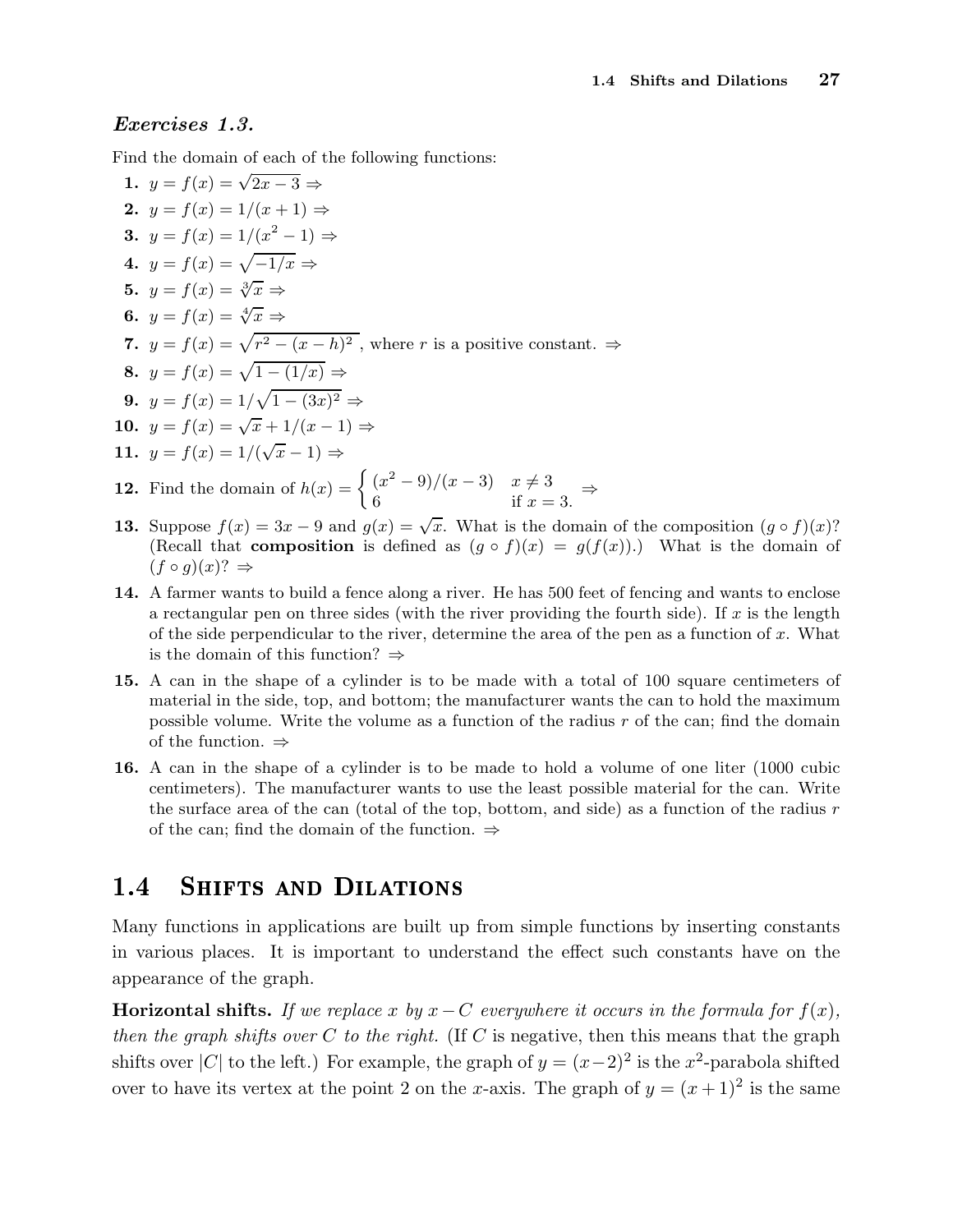parabola shifted over to the left so as to have its vertex at  $-1$  on the x-axis. Note well: when replacing x by  $x - C$  we must pay attention to meaning, not merely appearance. Starting with  $y = x^2$  and literally replacing x by  $x - 2$  gives  $y = x - 2^2$ . This is  $y = x - 4$ , a line with slope 1, not a shifted parabola.

**Vertical shifts.** If we replace y by  $y - D$ , then the graph moves up D units. (If D is negative, then this means that the graph moves down  $|D|$  units.) If the formula is written in the form  $y = f(x)$  and if y is replaced by  $y - D$  to get  $y - D = f(x)$ , we can equivalently move D to the other side of the equation and write  $y = f(x) + D$ . Thus, this principle can be stated: to get the graph of  $y = f(x) + D$ , take the graph of  $y = f(x)$  and move it D units up. For example, the function  $y = x^2 - 4x = (x - 2)^2 - 4$  can be obtained from  $y = (x - 2)^2$  (see the last paragraph) by moving the graph 4 units down. The result is the  $x^2$ -parabola shifted 2 units to the right and 4 units down so as to have its vertex at the point  $(2, -4)$ .

**Warning.** Do not confuse  $f(x) + D$  and  $f(x+D)$ . For example, if  $f(x)$  is the function  $x^2$ , then  $f(x) + 2$  is the function  $x^2 + 2$ , while  $f(x + 2)$  is the function  $(x + 2)^2 = x^2 + 4x + 4$ .

EXAMPLE 1.4.1 Circles An important example of the above two principles starts with the circle  $x^2 + y^2 = r^2$ . This is the circle of radius r centered at the origin. (As we saw, this is not a single function  $y = f(x)$ , but rather two functions  $y = \pm \sqrt{r^2 - x^2}$  put together; in any case, the two shifting principles apply to equations like this one that are not in the form  $y = f(x)$ .) If we replace x by  $x - C$  and replace y by  $y - D$ —getting the equation  $(x - C)^2 + (y - D)^2 = r^2$ —the effect on the circle is to move it C to the right and D up, thereby obtaining the circle of radius r centered at the point  $(C, D)$ . This tells us how to write the equation of any circle, not necessarily centered at the origin.  $\Box$ 

We will later want to use two more principles concerning the effects of constants on the appearance of the graph of a function.

**Horizontal dilation.** If x is replaced by  $x/A$  in a formula and  $A > 1$ , then the effect on the graph is to expand it by a factor of A in the x-direction (away from the y-axis). If A is between 0 and 1 then the effect on the graph is to contract by a factor of  $1/A$  (towards the y-axis). We use the word "dilate" to mean expand or contract.

For example, replacing x by  $x/0.5 = x/(1/2) = 2x$  has the effect of contracting toward the y-axis by a factor of 2. If A is negative, we dilate by a factor of  $|A|$  and then flip about the y-axis. Thus, replacing x by  $-x$  has the effect of taking the mirror image of the graph with respect to the y-axis. For example, the function  $y = \sqrt{-x}$ , which has domain  ${x \in \mathbb{R} \mid x \le 0}$ , is obtained by taking the graph of  $\sqrt{x}$  and flipping it around the y-axis into the second quadrant.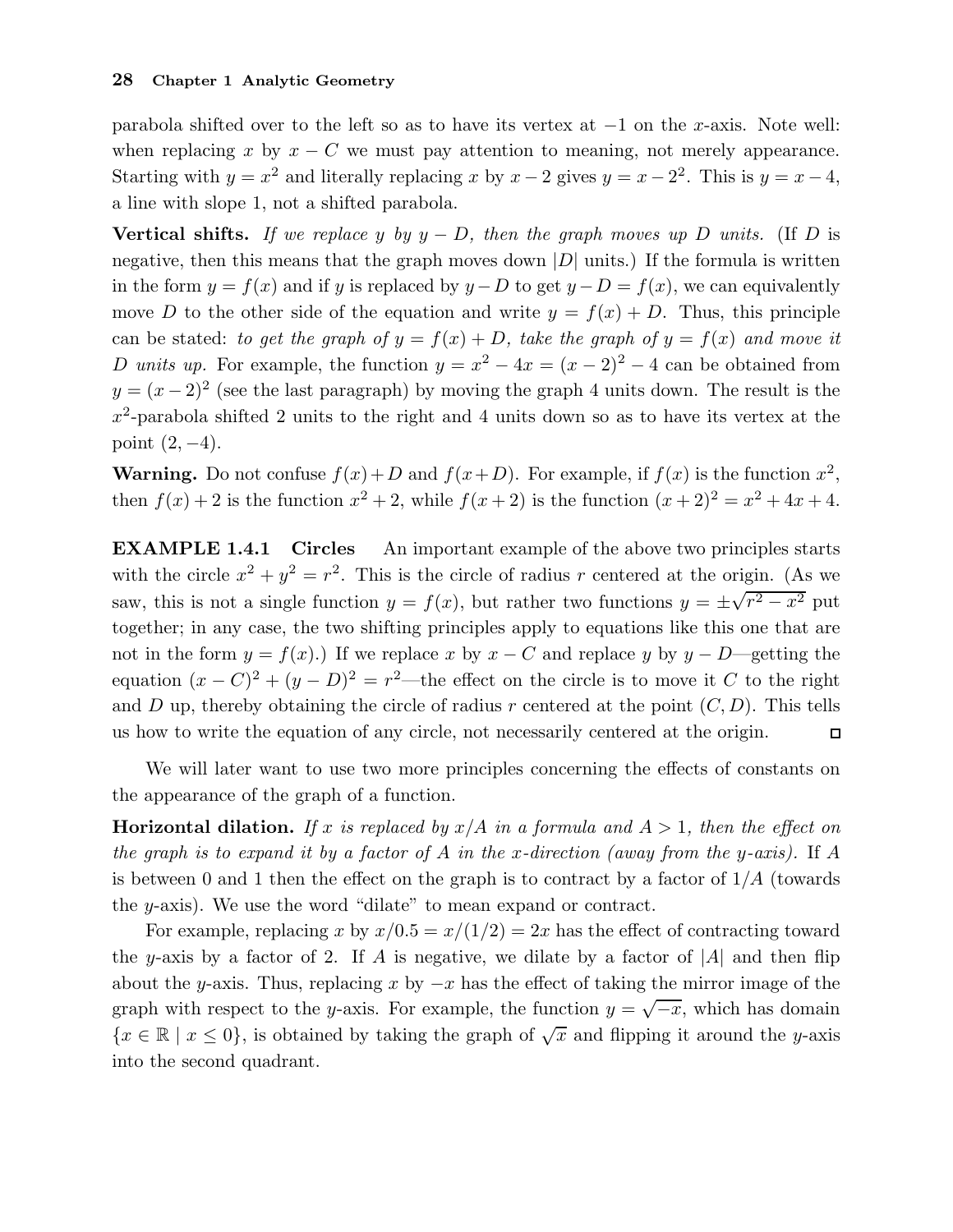**Vertical dilation.** If y is replaced by  $y/B$  in a formula and  $B > 0$ , then the effect on the graph is to dilate it by a factor of  $B$  in the vertical direction. As before, this is an expansion or contraction depending on whether  $B$  is larger or smaller than one. Note that if we have a function  $y = f(x)$ , replacing y by  $y/B$  is equivalent to multiplying the function on the right by  $B: y = Bf(x)$ . The effect on the graph is to expand the picture away from the x-axis by a factor of B if  $B > 1$ , to contract it toward the x-axis by a factor of  $1/B$  if  $0 < B < 1$ , and to dilate by |B| and then flip about the x-axis if B is negative.

EXAMPLE 1.4.2 Ellipses A basic example of the two expansion principles is given by an ellipse of semimajor axis a and semiminor axis b. We get such an ellipse by starting with the unit circle—the circle of radius 1 centered at the origin, the equation of which is  $x^2 + y^2 = 1$ —and dilating by a factor of a horizontally and by a factor of b vertically. To get the equation of the resulting ellipse, which crosses the x-axis at  $\pm a$  and crosses the y-axis at  $\pm b$ , we replace x by  $x/a$  and y by  $y/b$  in the equation for the unit circle. This gives

$$
\left(\frac{x}{a}\right)^2 + \left(\frac{y}{b}\right)^2 = 1
$$
 or  $\frac{x^2}{a^2} + \frac{y^2}{b^2} = 1$ .

Finally, if we want to analyze a function that involves both shifts and dilations, it is usually simplest to work with the dilations first, and then the shifts. For instance, if we want to dilate a function by a factor of A in the x-direction and then shift  $C$  to the right, we do this by replacing x first by  $x/A$  and then by  $(x - C)$  in the formula. As an example, suppose that, after dilating our unit circle by  $a$  in the x-direction and by  $b$  in the y-direction to get the ellipse in the last paragraph, we then wanted to shift it a distance h to the right and a distance k upward, so as to be centered at the point  $(h, k)$ . The new ellipse would have equation

$$
\left(\frac{x-h}{a}\right)^2 + \left(\frac{y-k}{b}\right)^2 = 1.
$$

Note well that this is different than first doing shifts by h and h and then dilations by a and b:

$$
\left(\frac{x}{a} - h\right)^2 + \left(\frac{y}{b} - k\right)^2 = 1.
$$

See figure 1.4.1.

 $\Box$